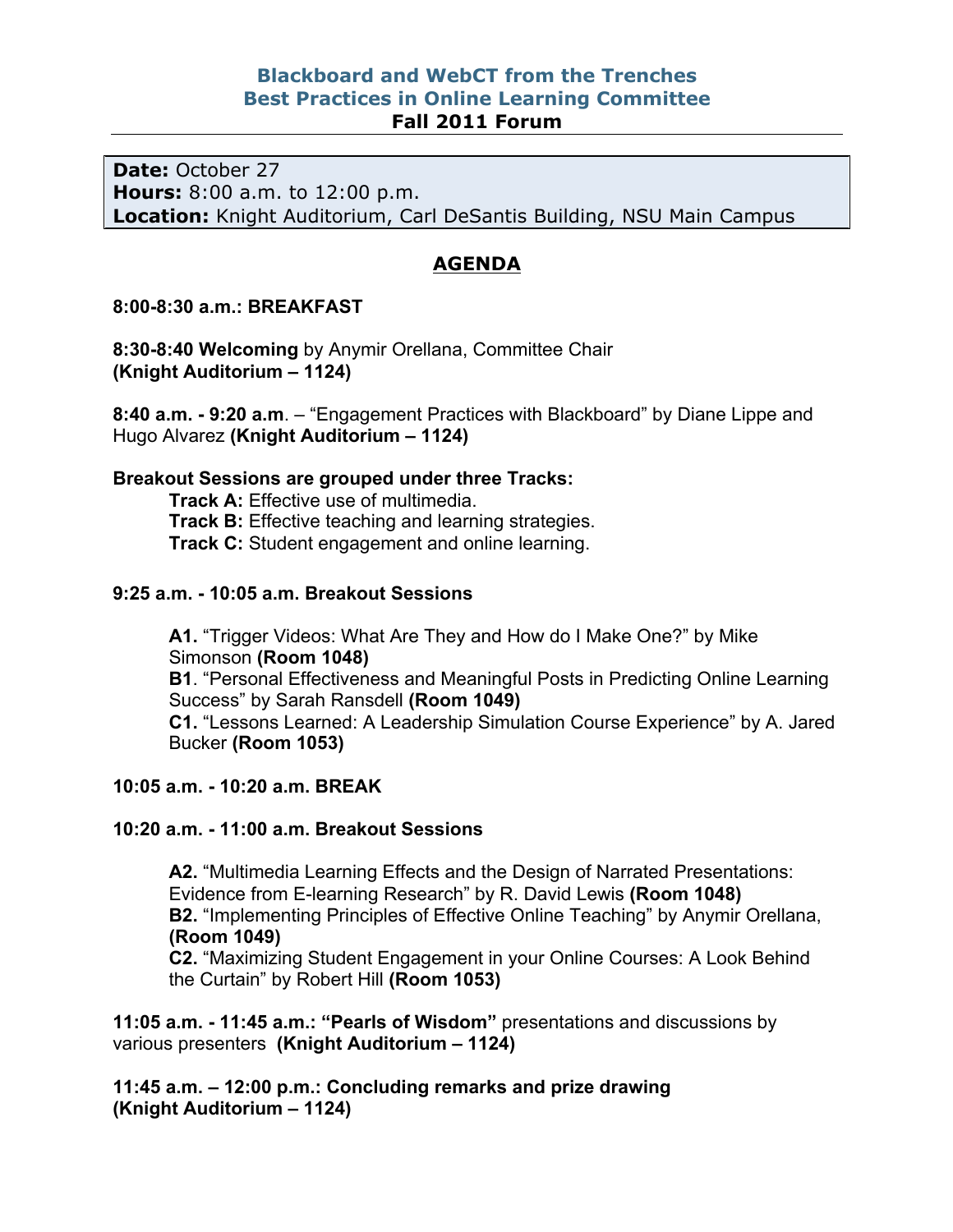# **BREAKOUT SESSIONS**

## **Track A: Effective use of Multimedia**

#### **A1. Trigger videos: What are they and how do I make one?**

by Mike Simonson simsmich@nova.edu

Trigger Videos are one of the most effective ways to engage a class, and can be used in almost any subject area. In order to explain trigger videos, a simple production site will be set up, lights and all, and a short, single concept trigger video will be produced, edited, and saved -- all within 30 minutes.

This session will provide those who attend a script, a list of basic equipment needed, and a demonstration of how a professor can produce an effective media lesson – sound, video, and all – for immediate incorporation into Blackboard or WebCT.

## **A2. Multimedia learning effects and the design of narrated presentations: evidence from e-learning research**

by David Lewis rlewis1@nova.edu

This presentation will describe evidence-based practices for the design and development of narrated presentations (online presentations, classroom-based PowerPoint, etc). The session considers several learning effects described in the e-learning literature as the modality, contiguity, split-attention and redundancy effects. A demonstration of how to design materials given these learning effects will be made in the context of a design tool (Articulate).

# **Track B: Effective Teaching and Learning Strategies**

## **B1. Personal effectiveness and meaningful posts in predicting online learning success** by Sarah Ransdell ransdell@nova.edu

Recent evidence shows that the most successful online college learners are those who engage with the material in a meaningful way as witnessed by the content and quality of their postings. These students are often from an older baby-boomer cohort than those who are millennial age (Ransdell, 2010; Ransdell, Kent, Gaillard-Kenney & Long, 2010). While these older students are not just more experienced, they interact online by searching out other students and the instructor more frequently, and with a meaningfulness that proves effective. Younger students tend to be just as active online, but in a more superficial way. These younger students subsequently learn less information. While older students may have less online experiences than younger, and are likely to report less confidence, they nonetheless outperform the younger in terms of active, meaningful interaction and successful learning. Ransdell and her colleagues have followed four cohorts of doctor of health science (DHSc) students. Students who self-reported an external locus of control as measured by the ICI (Duttweiler, 1984) were also more likely to "hit" the websites when, and where they should, and to make the most of the online assignments by contributing meaningful comments and questions. An example of a "meaningful" posting would include statements like "I've found that a t-test and a 1-way ANOVA really test the same thing". An example of a less meaningful posting would include "Do we have to read all of chapter 3 before doing the assignment"? Both are activities, but only one helps the student learn. Ideas for improving the meaningfulness of posts among all cohorts of students will be presented. Appeals to working more effectively through meaningful and well-timed posts can be made appealing for even the youngest cohort of students. Four incentive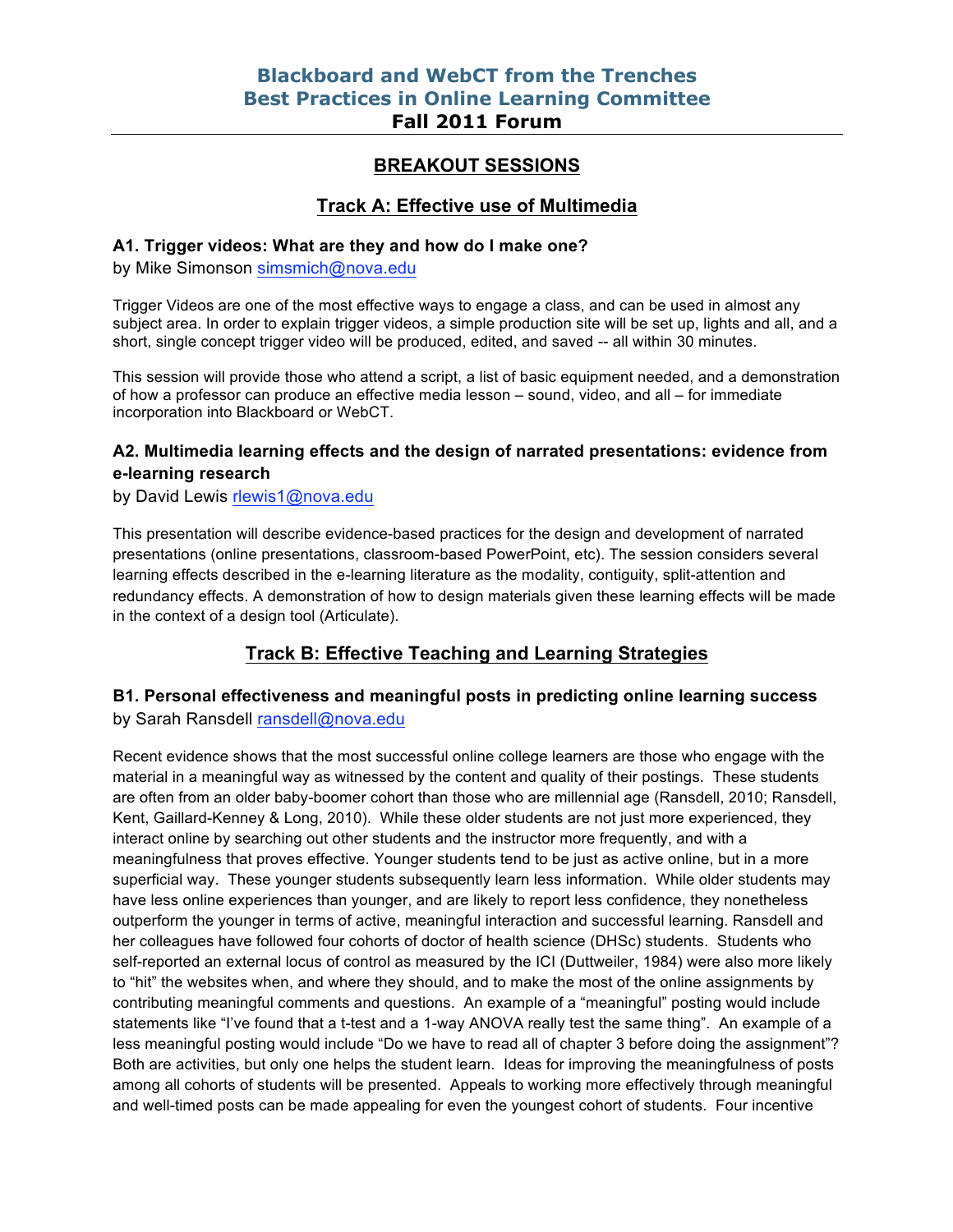## **Blackboard and WebCT from the Trenches Best Practices in Online Learning Committee Fall 2011 Forum**

mechanisms from social exchange theory are discussed including personal access and anticipated reciprocity, personal reputation, social altruism, and tangible rewards (Davenport & Prusak, 1998).

### **B2. Implementing principles of effective online teaching**

by Anymir Orellana orellana@nova.edu

Best practices in education are strategies used to produce good teaching and learning outcomes. Chickering and Ehrmann (1996) have proposed seven principles of effective education that are directly related to online education: encourage contacts between students and faculty, develop reciprocity and cooperation among students, use active learning techniques, give prompt feedback, emphasize time on task, communicate high expectations, and respect diverse talents and ways of learning. Three additional principles of best practice for online teaching have been identified: demonstrate clear organization and logical sequences of instructional learning experiences, use media as appropriate for the content included, and require rigorous and appropriate assessment of learning. These ten principles are the basis for effective online learning. During this presentation, practical tips, examples, and ideas on how to implement these principles will be discussed.

# **Track C: Student Engagement and Online Learning**

### **C1. Lessons learned: A leadership simulation course experience**

by A. Jared Bucker jared@nova.edu

A survey was distributed to 1766 graduate students in order to collect information regarding the degree to which academic dialogue was enhanced as a result of a doctoral level leadership simulation course. This study was chiefly developed to assess NSU's QEP (Quality Enhancement Plan). The primary goal of NSU's QEP plan was to enhance the academic dialogue among online students and faculty. A total of 446 students responded to the survey and provided valuable insight into their overall course experience, specifically regarding the effectiveness of the course in meeting the main objective of NSU's QEP plan (increased academic dialogue). Analyses of the data provided findings which lend support to the premise that a simulation course experience not only enhances the acquisition of course objectives, but also increases the academic dialogue among students and faculty. Findings of the study will be provided, which will include recommendations for best practices in online learning.

## **C2. Maximizing student engagement in your online courses: a look behind the curtain** by Robert Hill hillr@nova.edu

*"Frequent interaction with faculty is more strongly related to satisfaction with college than any other type of involvement..."* Alexander Astin from What Matters in College.

*"Frequent student-faculty contact in and out of classes is the most important factor in student motivation and involvement. Faculty concern helps students get through rough times and keep on working."* (Art Chickering)

It is one thing to stand there and talk in the abstract as the omniscient and all-powerful Oz; it is another to demonstrate the actual application of established "pearls of wisdom" or "rules of thumb" (theory) that I have personally gleaned and selectively refined over the semesters and have now successfully implemented. Hence, I want the audience to see what my very own students are seeing and experiencing